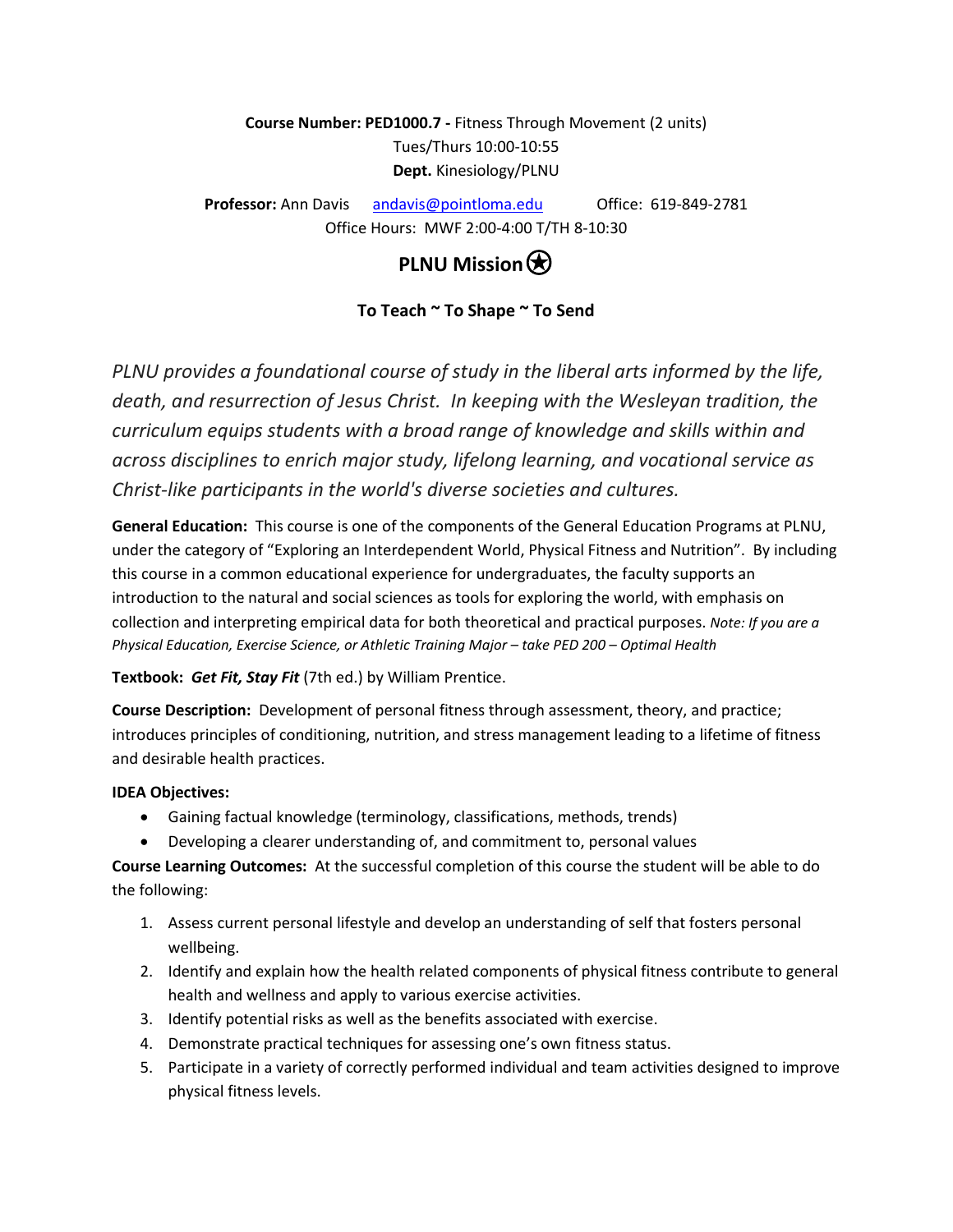- 6. Explain how nutrition relates to health and wellness, and describe components of healthy nutritional habits, access and analyze eating habits, and design and apply a personal nutritional program based on sound nutrition.
- 7. Students will meet or show progress toward basic fundamental skill level.

**Course Requirements:** PED 100 is a two unit lab class. This is an activity class, so you must be dressed down each day unless otherwise stated. The expectation for this class **is two hours per week in class** and **two hours per week outside of class.** 

- 1. Knowledge (246 pts.)
	- a. Weekly chapter quizzes online (eclass) (100 pts. 10 pts ea.)
	- b. Nutrition Analysis Paper (25 pts) (\*see website address below for instructions)
	- c. Fitness Assessment Paper Pre and post– (25 pts ea = 50 pts)
	- d. Activity Logs (50 pts 10 pts ea.)
	- e. Video Lectures 7 @ 5 pts ea (35 pts)
	- f. Exercise Consent form (1 pts)
	- g. Karvonen Formula (5 pt)
	- h. Discussion Board (5 pts)
- 2. Attendance & Participation (135-150 pts.)
	- a. Attendance (135 pts. 5 pts a day) Roll is taken every day. After 3 absences your grade may go down. See "University Policy" website below.
	- b. Participation/Attitude & Effort- Be here, be happy & do your best!

**Grading Scale:** Approximately: 381 pts. Total

100%=A+, 93-96=A, 90-92=A-, 87-89=B+, 83-86=B, 80-82=B-, 77-79=C+, 73-76=C, 70-72=C-, etc.

#### **\*Nutrition Analysis Website:**

**https://www.myfitnesspal.com/**

**You will need to register and follow prompts to assess your food intake.** 

**COURSE LEARNING OUTCOMES**⍟

### **General Education Learning Outcomes (GELO)**

*Context #1: Learning, Informed by our Faith in Christ* **ILO\* #1: Students will acquire knowledge of human cultures and the physical and natural world while developing skills and habits that foster life-long learning.**

GELO 1a. Written: Students will be able to effectively express ideas and information to others through written communication.

GELO 1b. Oral: Students will be able to effectively express ideas and information to others through oral communication.

GELO 1c. Information Literacy: Students will be able to access and cite information as well as evaluate the logic, validity, and relevance of information from a variety of sources.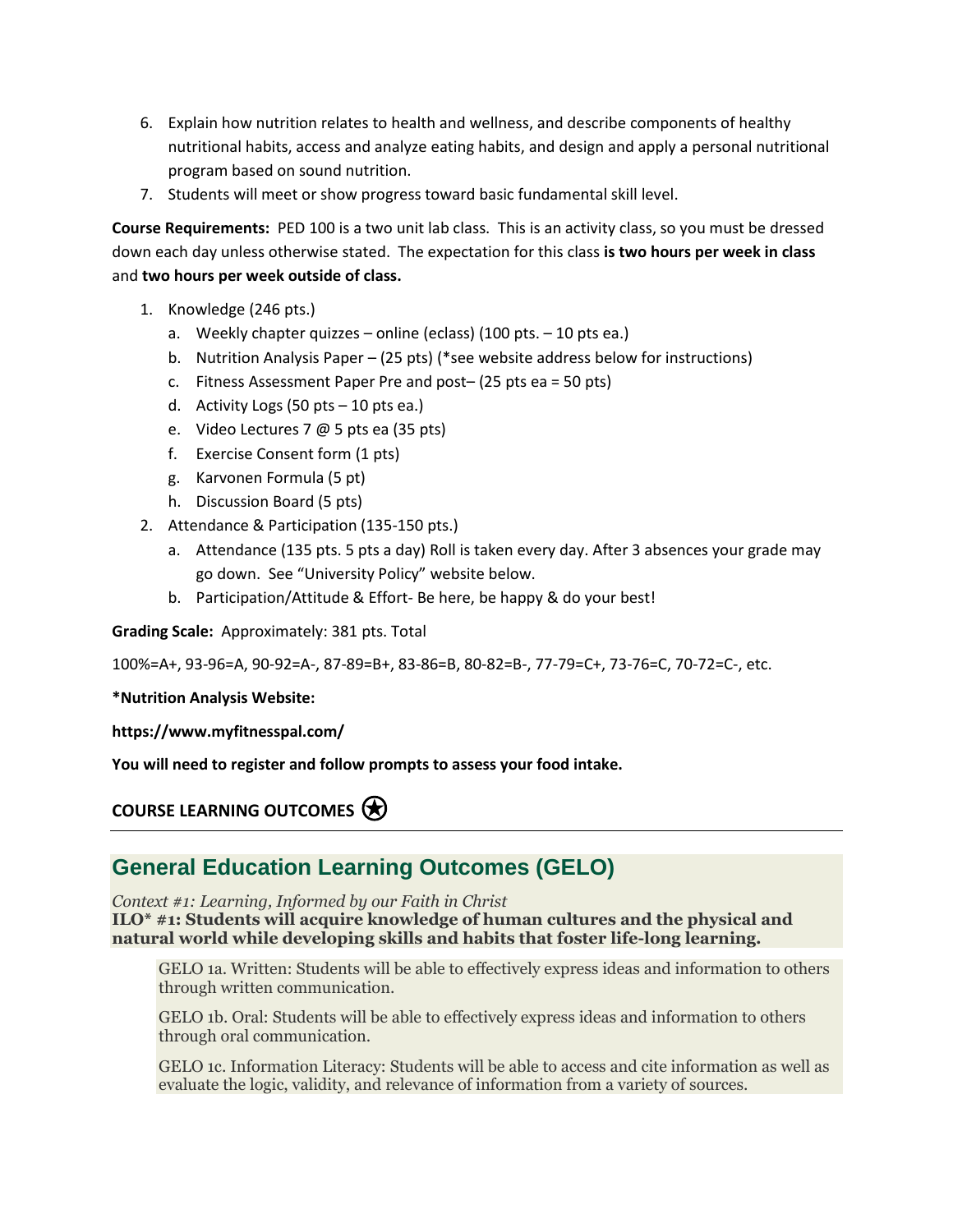GELO 1d. Critical Thinking: Students will be able to examine, critique, and synthesize information in order to arrive at reasoned conclusions.

GELO 1e. Quantitative Reasoning: Students will be able to solve problems that are quantitative in nature.

#### *Context #2: Growing, In a Christ-Centered Faith Community*

#### **ILO #2: Students will develop a deeper and more informed understanding of self and others as they negotiate complex environments.**

GELO 2a. Students will develop an understanding of self that fosters personal well-being.

GELO 2b. Students will understand and appreciate diverse forms of artistic expression.

GELO 2c. Students will demonstrate an understanding of the complex issues faced by diverse groups in global and/or cross-cultural contexts.

#### *Context #3: Serving, In a Context of Christian Faith* **ILO #3: Students will serve locally and/or globally in vocational and social settings.**

GELO 3. Students will demonstrate an understanding of Christian Scripture, Tradition, and Ethics, including engagement in acts of devotion and works of mercy.

*\*ILO - Institutional Learning Objective*

#### **Academic Calendar:**

**[http://www.pointloma.edu/Assets/PLNU/Academics+Affairs+Digital+Assets/UndergradCalendar/201](http://www.pointloma.edu/Assets/PLNU/Academics+Affairs+Digital+Assets/UndergradCalendar/2019-2020UndergraduateCalendar.pdf) [9-2020UndergraduateCalendar.pdf](http://www.pointloma.edu/Assets/PLNU/Academics+Affairs+Digital+Assets/UndergradCalendar/2019-2020UndergraduateCalendar.pdf)**

**Final Exam Schedule:**

**[http://www.pointloma.edu/Assets/PLNU/Academics+Affairs+Digital+Assets?FinalEcamsSchedule201](http://www.pointloma.edu/Assets/PLNU/Academics+Affairs+Digital+Assets?FinalEcamsSchedule2019-2020.pdf) [9-2020.pdf](http://www.pointloma.edu/Assets/PLNU/Academics+Affairs+Digital+Assets?FinalEcamsSchedule2019-2020.pdf)**

### **PLNU ACADEMIC ACCOMMODATIONS POLICY**

While all students are expected to meet the minimum standards for completion of this course as established by the instructor, students with disabilities may require academic adjustments, modifications or auxiliary aids/services. At Point Loma Nazarene University (PLNU), these students are requested to register with the Disability Resource Center (DRC), located in the Bond Academic Center. [\(DRC@pointloma.edu](mailto:DRC@pointloma.edu) or 619-849-2486). The DRC's policies and procedures for assisting such students in the development of an appropriate academic adjustment plan (AP) allows PLNU to comply with Section 504 of the Rehabilitation Act and the Americans with Disabilities Act. Section 504 (a) prohibits discrimination against students with special needs and guarantees all qualified students equal access to and benefits of PLNU programs and activities. After the student files the required documentation, the DRC, in